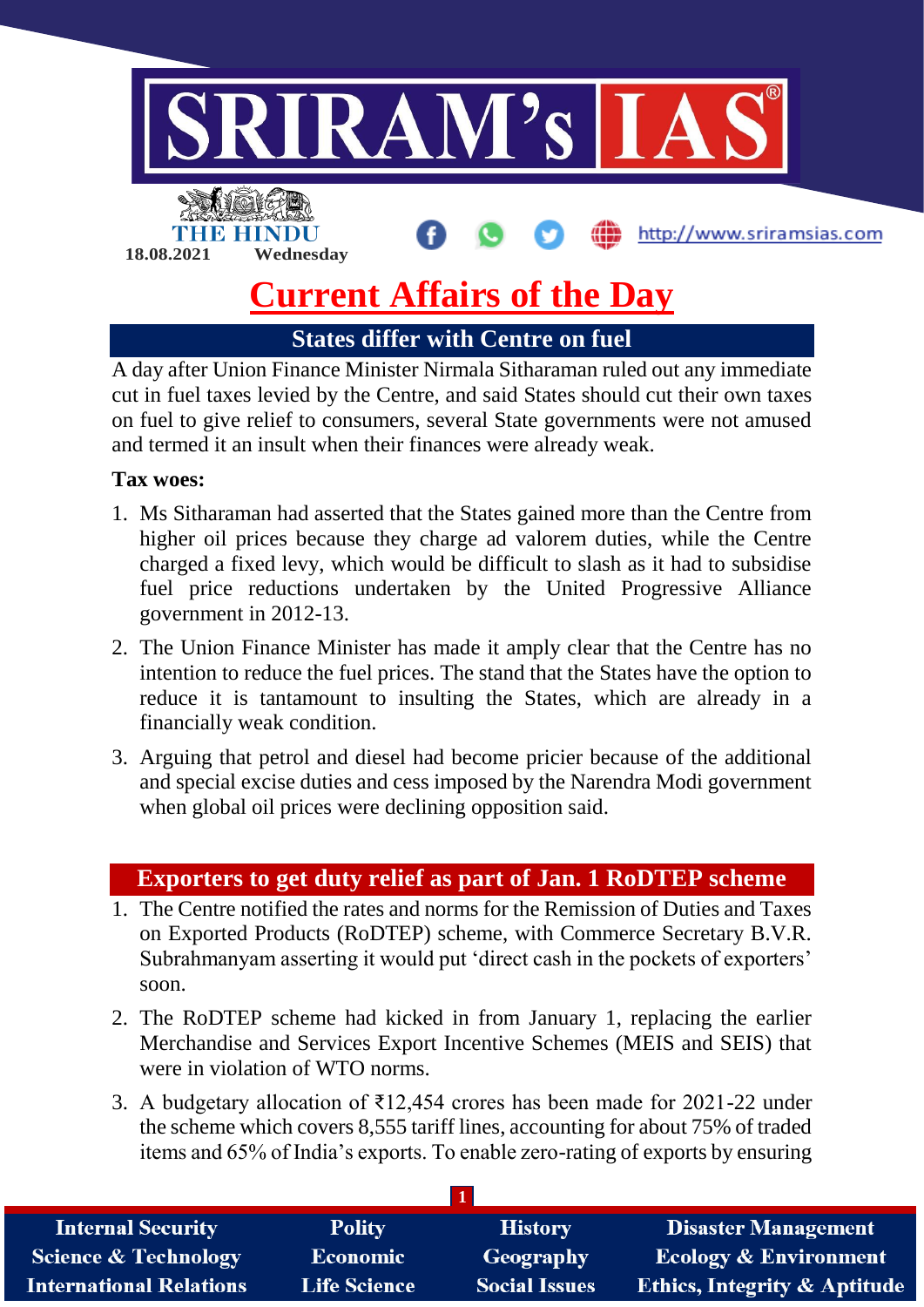

domestic taxes are not exported, all taxes, including those levied by States and even Gram Panchayats, will be refunded under the scheme.

- 4. The rebates under RoDTEP, which Director-General of Foreign Trade Amit Yadav said is WTO-compliant as per legal advice, ranging from 0.5% to 4.3% of the Free On Board value of outbound consignments. The lowest rate is offered on items like chocolates, toffees and sugar confectionery, while yarns and fibres have been granted the highest rate.
- 5. Steel, pharma and chemicals have not been included under the scheme because their exports have done well without incentives.
- 6. There are a couple of more schemes in the pipeline to help exporters, but RoDTEP, which is valid till March 31, 2024, will be our flagship scheme.
- 7. The top trade official also assured of a resolution of the pending dues under the MEIS and SEIS by the first week of September, through a 'staggered' mechanism.

## **Committee to study exploration of hydrocarbon projects reconstituted**

- 1. The Tamil Nadu government has reconstituted the high-level expert committee on exploration and extraction of hydrocarbon projects and also revised the terms of reference so that the study can be taken up in areas other than the protected agricultural zone.
- 2. The government has named Sultan Ahmed Ismail, a part-time member of, State Development Policy Council, as chairman of the seven-member committee.
- 3. The terms of reference for the study on exploration and extraction of hydrocarbon projects in areas other than the Cauvery delta region will assess the impact of drilling technologies like hydrofracturing on groundwater and the environment.
- 4. The committee will assess the impact of chemicals on the quality of surface water, flowing water, groundwater, soil and fertility of the land, irrigation sources, cultivation of crops, air quality, seawater intrusion and flora and fauna.

| <b>Internal Security</b>        | <b>Polity</b>       | <b>History</b>       | <b>Disaster Management</b>              |  |  |  |
|---------------------------------|---------------------|----------------------|-----------------------------------------|--|--|--|
| <b>Science &amp; Technology</b> | <b>Economic</b>     | Geography            | <b>Ecology &amp; Environment</b>        |  |  |  |
| <b>International Relations</b>  | <b>Life Science</b> | <b>Social Issues</b> | <b>Ethics, Integrity &amp; Aptitude</b> |  |  |  |